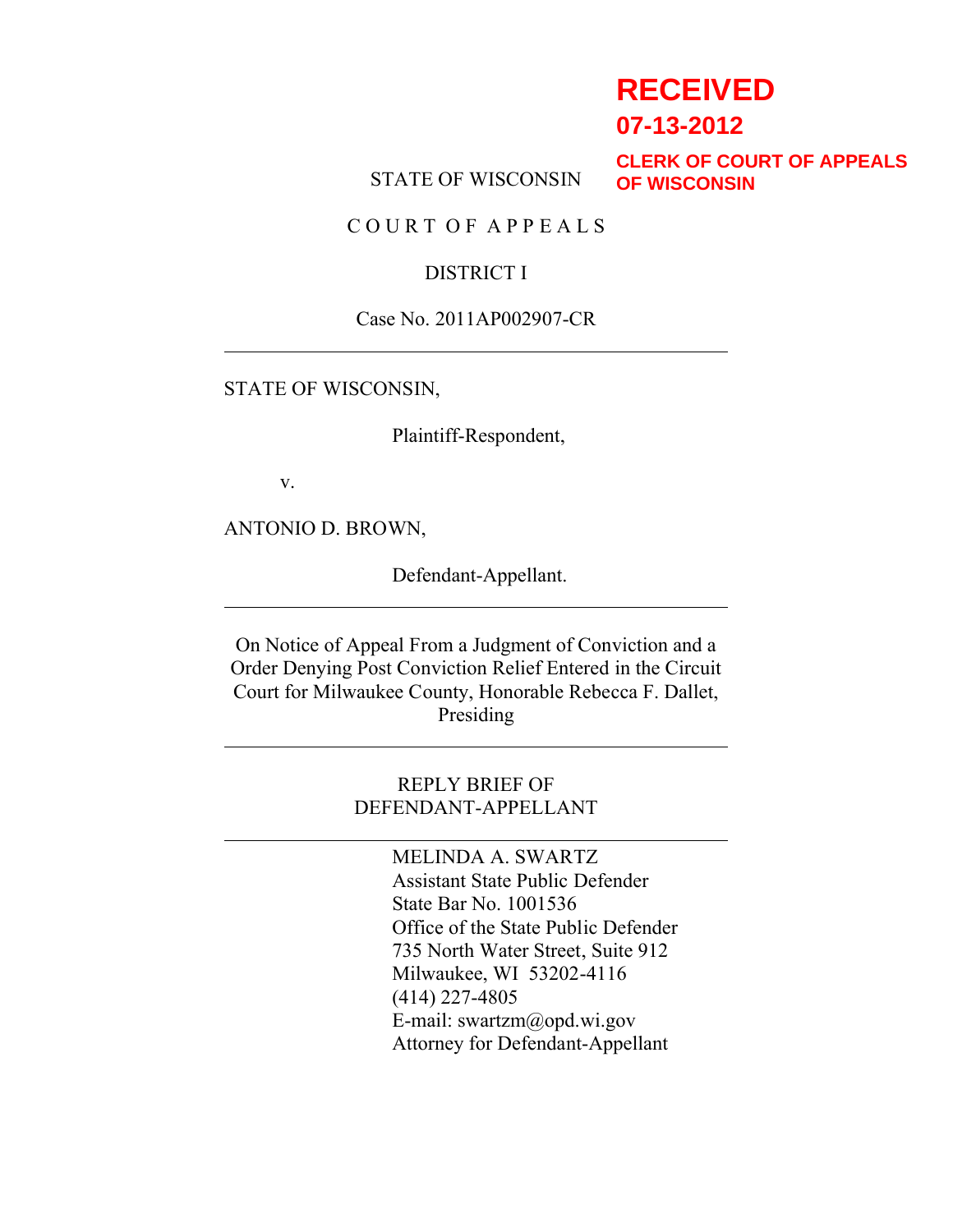### **TABLE OF CONTENTS**

|                                                                                                                                                                                                                             | Page |
|-----------------------------------------------------------------------------------------------------------------------------------------------------------------------------------------------------------------------------|------|
| $\mathbf{I}$ .<br>Mr. Brown is Entitled to Sentence Credit from<br>the Date of His Arrest to the Date He was                                                                                                                |      |
| $\Pi$ .<br>The Police Lacked Reasonable Suspicion or<br>Probable Cause to Stop the Vehicle for a<br>Defective Tail Lamp and Therefore the Stop of<br>the Vehicle Violated Mr. Brown's<br>Constitutional Protections Against |      |
| III.<br>Alternatively, Mr. Brown was Denied the<br>Effective Assistance of Counsel When Counsel<br>Failed to Argue that Wis. Stat. $\S$ 347.13(1)<br>Does Not Require All Tail Lamp Bulbs Be                                |      |
| 3                                                                                                                                                                                                                           |      |

### **CASES CITED**

| Cook v. Cook, |  |
|---------------|--|
|               |  |

# *Mount Horeb Community Alert v. Village Bd. Of Mt. Horeb*, 2002 WI App. 80, 252 Wis. 2d 713, 643 N.W.2d 186....................... 2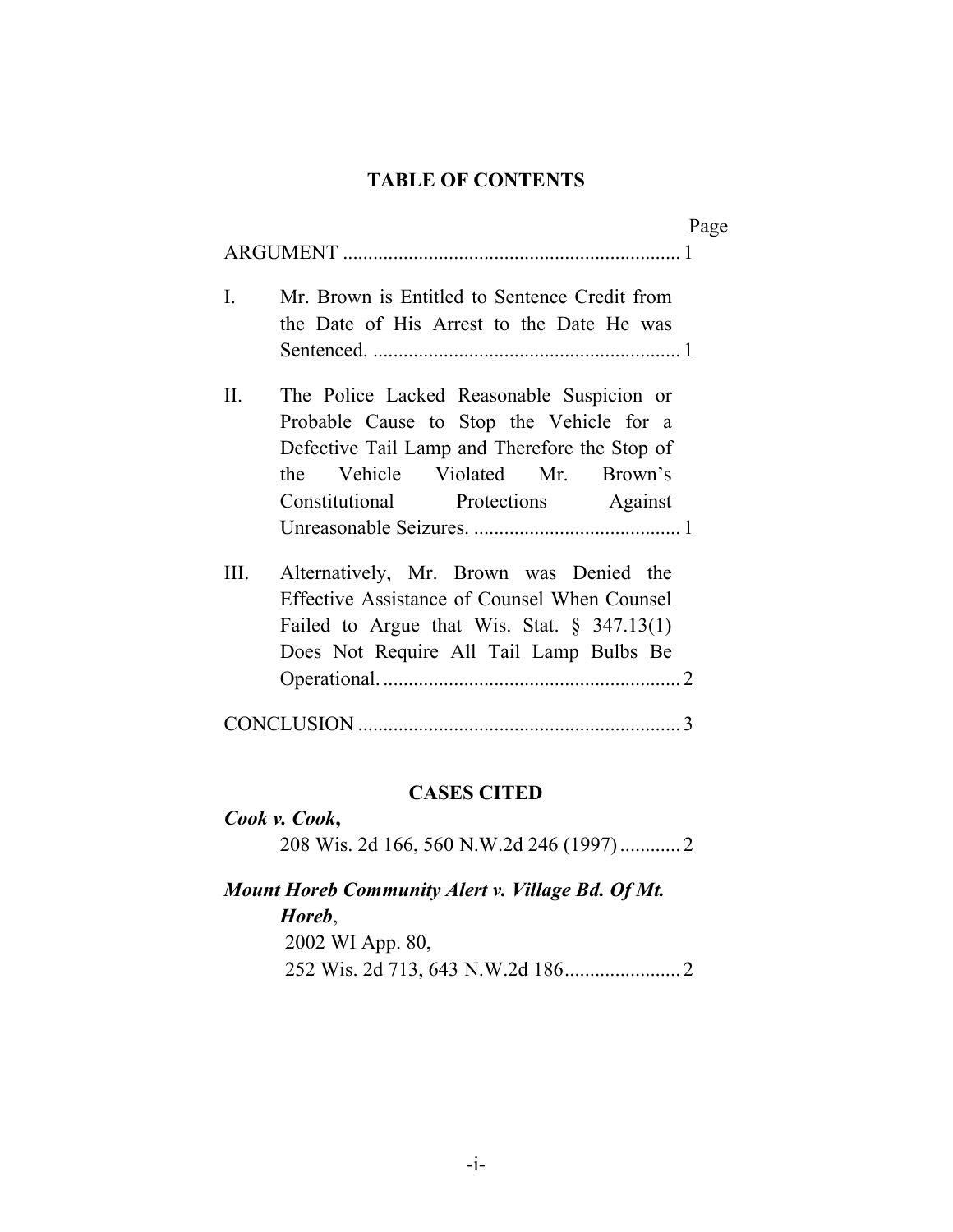### **STATUTES CITED**

| <b>Wisconsin Statutes</b> |  |
|---------------------------|--|
|                           |  |
|                           |  |
|                           |  |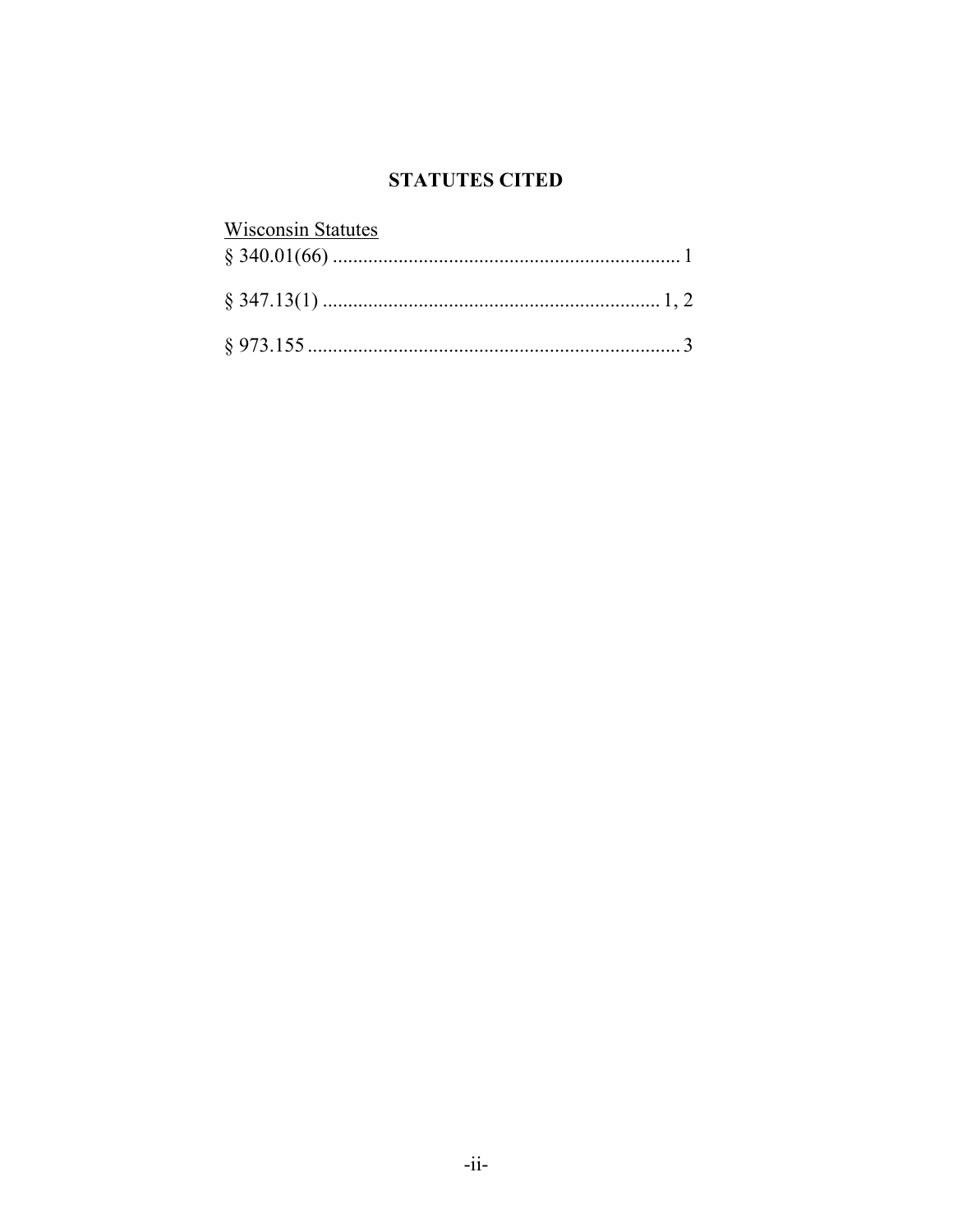#### **ARGUMENT**

I. Mr. Brown is Entitled to Sentence Credit from the Date of His Arrest to the Date He was Sentenced.

The state agrees that Mr. Brown is entitled to the 14 days of sentence credit between his revocation order in another case and the sentencing date on this case. *See* State's brief, pp. 3-7. Given this concession, Mr. Brown does not reply to the state's argument on this issue.

II. The Police Lacked Reasonable Suspicion or Probable Cause to Stop the Vehicle for a Defective Tail Lamp and Therefore the Stop of the Vehicle Violated Mr. Brown's Constitutional Protections Against Unreasonable Seizures.

Contrary to the state's argument, a tail lamp with one of three bulbs unlit does not violate Wis. Stat. § 347.13(1). This is because the statute does not require that the tail lamp be in perfect working order, but rather "good working order". *See* Wis. Stat. § 347.13(1). If the legislature had wanted to require that each light bulb be in perfect working order at all times, it would have included language requiring all tail lamps to be fully functional whenever operated on Wisconsin roads and highways.

Moreover, having two of three tail lamp bulbs is sufficient to be in good working order given the definition and purpose of a tail lamp. As defined by Wisconsin Statute Section 340.01(66), a tail lamp is "a device to designate the rear of a vehicle by a warning light." Wis. Stat. § 340.01(66). Two illuminated light bulbs on one side of a vehicle is enough light to designate the rear of a vehicle to a vehicle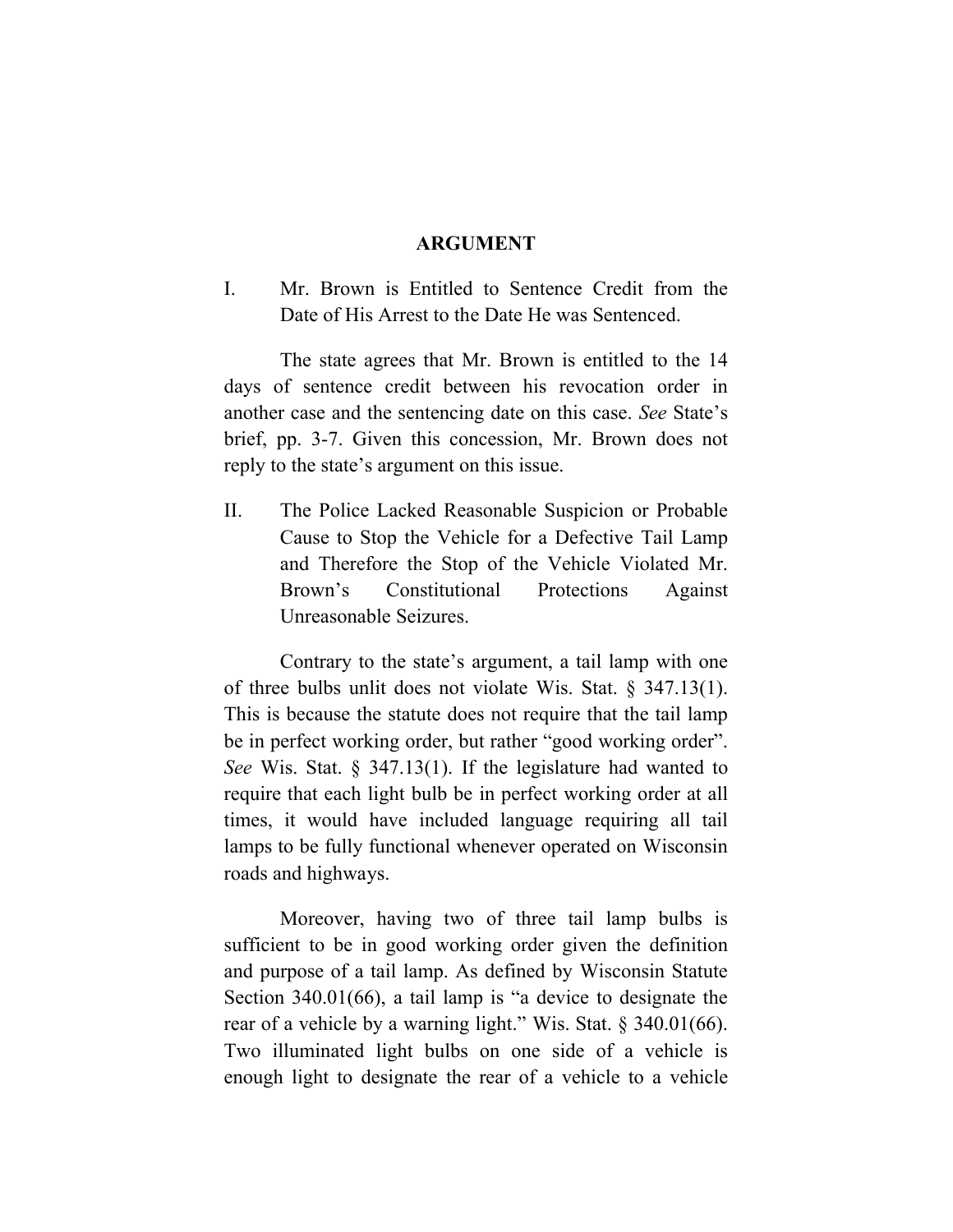traveling behind it. Therefore, because two illuminated light bulbs were emitting a warning light designating the rear of the vehicle, its tail lamp was in good working order. The police thus lacked reasonable suspicion or probable cause to stop the vehicle for a violation of Wis. Stat. § 347.13(1).

Further, the case relied upon by the state to argue to the contrary is an unpublished court of appeals' decision which is not binding authority on this court. This court is bound only by its published opinions. *See Mount Horeb Community Alert v. Village Bd. Of Mt. Horeb*, 2002 WI App. 80, ¶ 6, 252 Wis. 2d 713, 643 N.W.2d 186 ("We are bound by …published opinions of the court of appeals.") (citing *Cook v. Cook***,** 208 Wis. 2d 166, 189, 560 N.W.2d 246 (1997).

III. Alternatively, Mr. Brown was Denied the Effective Assistance of Counsel When Counsel Failed to Argue that Wis. Stat. § 347.13(1) Does Not Require All Tail Lamp Bulbs Be Operational.

Mr. Brown relies on his argument in his brief-in-chief.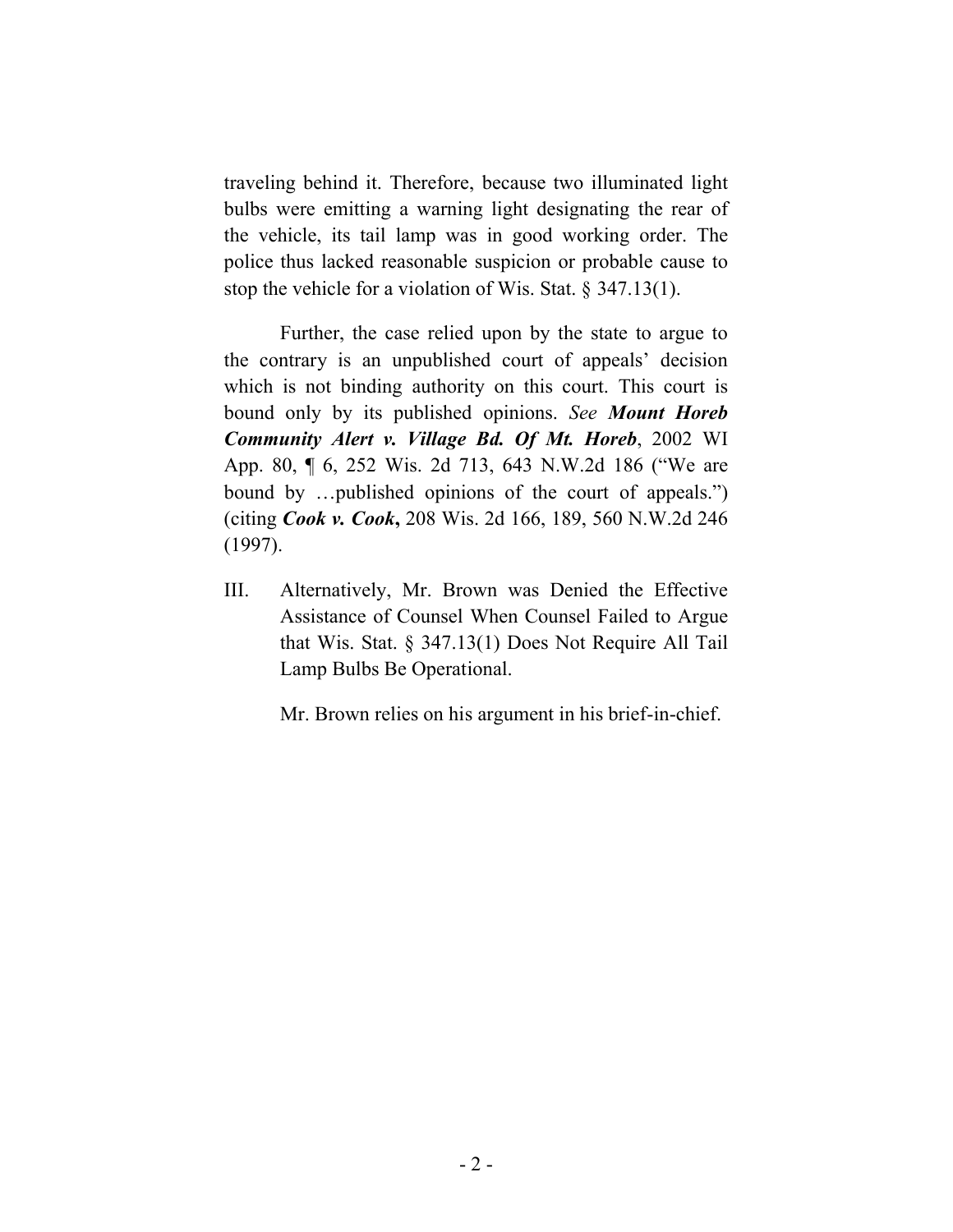#### **CONCLUSION**

For all of the above reasons and the reasons stated in his brief-in-chief, Mr. Brown requests that this court reverse the circuit court's denial of his post conviction motion to suppress evidence and vacate his plea and sentencing and for 209 days of sentence credit and remand this case with an order to: 1) vacate the plea and sentencing; and 2) suppress the evidence obtained during the stop and search of the vehicle. Alternatively, he requests an order amending the judgment of conviction to include 209 days of sentence credit pursuant to Wis. Stats. § 973.155.

Dated this 13th day of July, 2012.

Respectfully submitted,

MELINDA A. SWARTZ Assistant State Public Defender State Bar No. 1001536

Office of the State Public Defender 735 North Water Street, Suite 912 Milwaukee, WI 53202-4116 (414) 227-4805 E-mail:swartzm@opd.wi.gov

Attorney for Defendant-Appellant